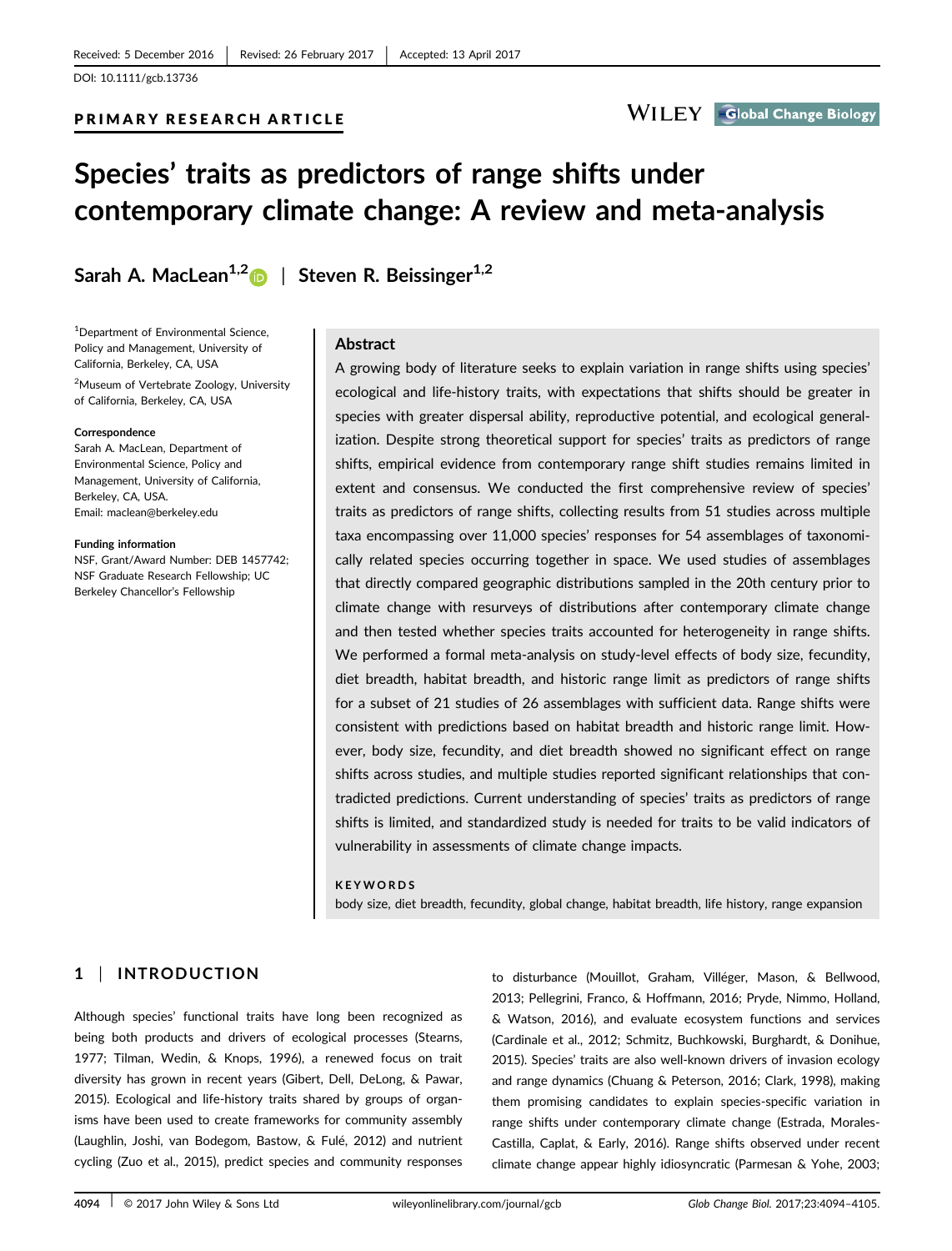Wiens, 2016) and are thought to be driven by exposure (as measured by the magnitude of climate change experienced by a species; Loarie et al., 2009; Dawson, Jackson, House, Prentice, & Mace, 2011) and mediated by species-specific capacities to move to more suitable locations (Dawson et al., 2011; Williams, Shoo, Isaac, Hoffmann, & Langham, 2008). Traits have important influences on how species respond to exposure and their range expansion capacity. Therefore, traits could provide valuable evidence-based tools for conservation and management that could increase the accuracy of extinction risk projections (La Sorte & Jetz, 2010; Thomas et al., 2004), vulnerability assessments (Foden & Young, 2016; Foden et al., 2013), and predictions of novel community assemblages (Stralberg et al., 2009; Williams & Jackson, 2007).

Hypotheses for how species' traits should relate to range shifts are based largely on assumptions that patterns will be similar to those observed in studies of abundance shifts, range size, range filling, and invasion potential (Estrada et al., 2016). For the margin of a species' range to expand, individuals must possess the physical capacity to disperse into previously unoccupied areas. Therefore, species with greater dispersal potential (e.g., larger body size or more migratory behavior) are expected to show larger range shifts (Angert et al., 2011; Buckley & Kingsolver, 2012). Once individuals of a species disperse into previously unoccupied areas, high reproductive potential (e.g., fast life history strategies such as high fecundity and low longevity) facilitates the establishment of viable populations (Angert et al., 2011; Perry, Low, Ellis, & Reynolds, 2005). Persistence in areas beyond the historic range limit will also depend on the ability to find appropriate food and habitat. Generalist species (e.g., those with greater diet or habitat breadth) should be more likely to find suitable resources in novel areas and should therefore show greater range shifts than specialists, which require concomitant range shifts of species on which they depend (Angert et al., 2011; Berg et al., 2010; Buckley & Kingsolver, 2012). Finally, although not strictly a species' trait, species with initial range limits located at higher latitudes or altitudes are expected to show smaller range shifts over time; for example, mountaintop species have less room to shift their altitudinal limit upward (Angert et al., 2011).

Despite strong theoretical support for these traits as predictors of climate-induced range shifts, empirical support is limited in extent and consensus (Angert et al., 2011; Buckley & Kingsolver, 2012). At the species and community scales, considerable controversy remains over the mechanistic justification for traits (Estrada et al., 2016), particularly under varying contexts of environmental matching (Sol et al., 2012), biotic interactions (Angert et al., 2011), and trait covariance (Laube et al., 2013; Sekar, 2012). At broader geographic and taxonomic scales, traits are increasingly being incorporated into multispecies range projections (Barbet-Massin, Thuiller, & Jiguet, 2012; Bateman, Murphy, Reside, Mokany, & VanDerWal, 2013; Iverson, Prasad, Matthews, & Peters, 2011; Midgley, Hughes, Thuiller, & Rebelo, 2006; Schloss, Nuñez, & Lawler, 2012) and climate change vulnerability assessments (Foden et al., 2013; Gardali, Seavy, DiGaudio, & Comrack, 2012; McClure et al., 2013). Such models may provide a useful approximation of heterogeneity in species-specific

MACLEAN AND BEISSINGER 4095

range shifts when mechanistic data are not available or feasible to incorporate (Buckley & Kingsolver, 2012), but they assume traitbased relationships that at present remain largely unvalidated. Recently, Pacifici et al. (2017) examined whether life-history traits explained whether bird and mammal populations were positively or negative affected by climate change, but there has been no global analysis of how traits influence recent range shifts of species.

Two approaches can be used to quantitatively synthesize the strength of current evidence for traits as predictors of recent range shifts. The first approach is to conduct a meta-analysis of primary data (Mengersen, Gurevitch, & Schmid, 2013) compiled from existing studies of range shifts of individual species and their corresponding traits to produce a fine-scale investigation of the influence of traits in different phylogenetic, geographic, and biotic contexts. While meta-analysis of primary data is often championed, valid applications must address problems of comparability among studies due to ecological and methodological heterogeneity, and it is often difficult, costly, and time-consuming to assemble a comprehensive and comparable dataset with all of the relevant data (Mengersen, Gurevitch, & Schmid, 2013). As a result, meta-analyses of primary data are rare in ecology (Mengersen, Gurevitch, & Schmid, 2013) as well as in the data-rich field of medicine (Simmonds et al., 2005). To the best of our knowledge, a data set compiling range shifts of species related to contemporary climate change and their corresponding traits does not currently exist. The second approach is to conduct a formal meta-analysis of study-level effect sizes for aggregated data from published studies that compared geographic distributions of assemblages (taxonomically related species occurring together in space; Stroud et al., 2015) sampled in the 20th century prior to climate change with resurveys of distributions after contemporary climate change and then tested whether species traits accounted for heterogeneity in range shifts. Meta-analysis of aggregated data encompasses a set of rigorous statistical techniques (Glass, 1976; Koricheva & Gurevitch, 2013) that have been used to synthesize evidence for over three decades in the social sciences (Hines, Hungerford, & Tomera, 1987; White, 1982) and over two decades in ecology (Aguilar, Ashworth, Galetto, & Aizen, 2006; Jarvinen, 1991; McKnight, García-Berthou, Srean, & Rius, 2016; Myers & Mertz, 1998; Weber, Stevens, Diniz-Filho, & Grelle, 2016). These methods estimate the mean effect size across multiple studies after weighting individual studies by their standard error (i.e., stronger studies with smaller standard errors weight more heavily) and can be designed to account for ecological and methodological heterogeneity among studies using covariates (Stewart, Côté, & Rothstein, 2013).

Here, we evaluate empirical support for the leading hypotheses that climate-induced range shifts are larger in species with greater dispersal ability, reproductive potential, and ecological generalization (Angert et al., 2011; Buckley & Kingsolver, 2012; Estrada et al., 2016). We present the first comprehensive review of species' traits as predictors of recent range shifts, using vote counting to summarize results from 51 studies encompassing over 11,000 species responses across 54 assemblages of multiple taxa. We then conduct a formal meta-analysis to quantitatively assess study-level mean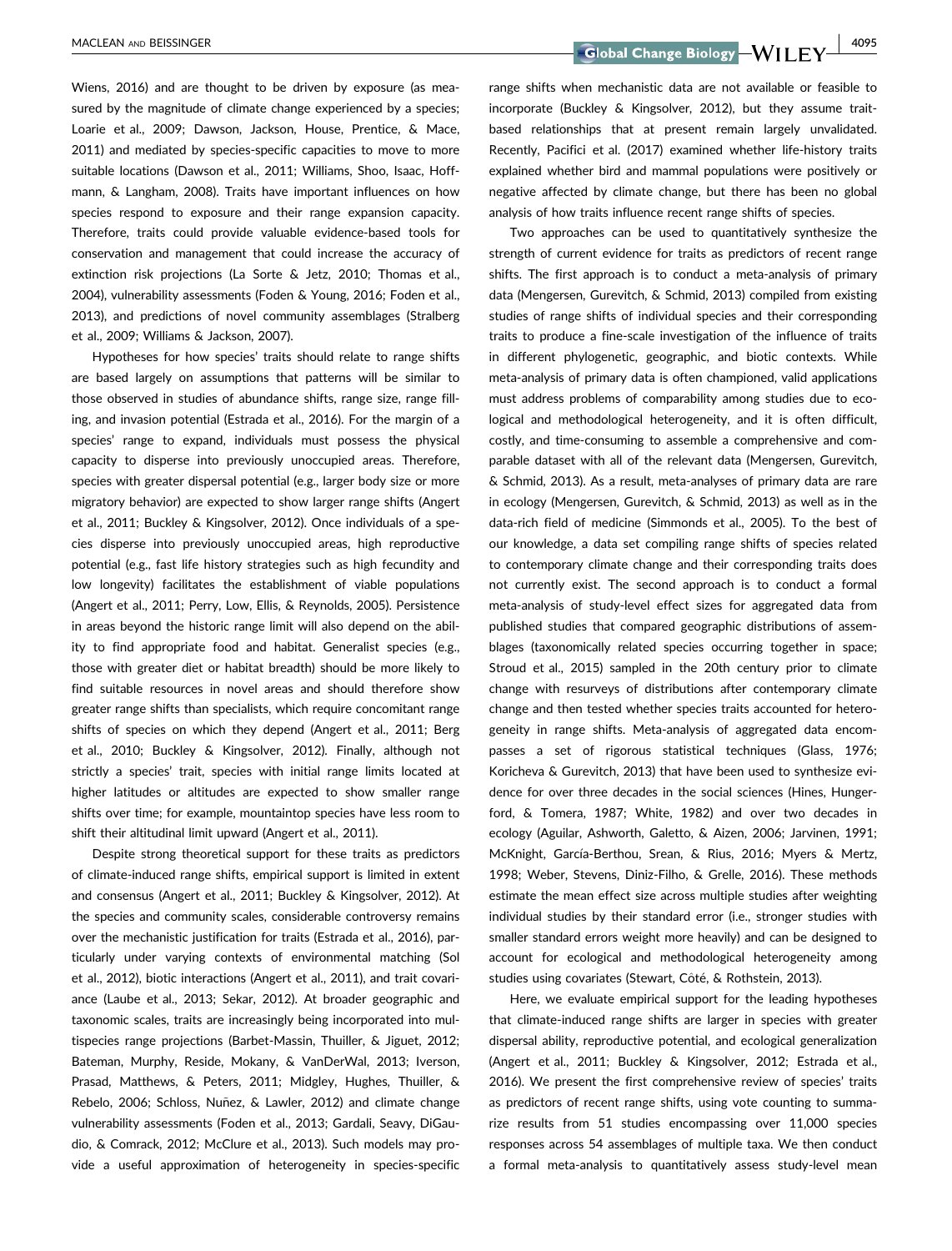4096 | WII FY Global Change Biology | MACLEAN AND BEISSINGER

effect sizes on range shifts for five focal traits with sufficient sample sizes—body size, fecundity, diet breadth, habitat breadth, and historic range limit. This two-step procedure of vote counting followed by formal meta-analysis is recommended to avoid a loss of information (Koricheva & Gurevitch, 2013, page 11). Our meta-analysis objectives were to (i) calculate the mean effect size of each trait on observed range shifts, and (ii) test whether study-level ecological and methodological covariates explain variation in effect sizes of traits across studies. While our meta-analysis is unlikely to control for all sources of heterogeneity among studies, it provides an informative first assessment of traits as predictors of climate-induced range shifts at the broad taxonomic and geographic scales currently used to project future ranges and to conduct vulnerability assessments for scenarios of climate change.

### 2 | MATERIALS AND METHODS

We searched the literature for studies that related species' traits to range shifts (either range margin or range center) for assemblages of any taxa. We searched the online database Web of Science for papers published between 2000 and 2015 with keywords "climate" and "range shift/expansion," "latitudinal shift/expansion," or "elevational shift/expansion." The search produced approximately 11,200 results. From this set, we chose papers for closer scrutiny if they directly analyzed potential range shifts by explicitly comparing 20th century and contemporary assemblages. These studies included both single-year resurvey efforts and multiyear resurveys of atlas data; for the latter studies, we compared the first and last years of atlas data. Of the 145 papers that met the above criteria, 50 studies (54 analyses of assemblages, accounting for studies that performed separate analyses for different taxa) measured the effect of at least one species trait on variation in range shifts (see Table S1). While it would have been ideal to further refine studies to those that accounted for differences in detection probability or survey effort that could bias observed range shifts between 20th century and contemporary surveys, the limited number of studies (Moritz et al., 2008; Tingley, Monahan, Beissinger, & Moritz, 2009) made this unfeasible.

We began analysis by qualitatively summarizing results (significant positive, significant negative, or nonsignificant) for the eight most commonly tested traits across studies: body size, migratory strategy, movement ability (including seed dispersal mode, flight behavior, or dispersal distance), fecundity, longevity, diet breadth, habitat breadth, and historic range limit. We then carried out metaanalyses for five focal traits that were measured consistently by at least six studies: body size (13 studies; 13–1075 species/study), fecundity (nine studies; 13–143 species/study), diet breadth (14 studies; 13–282 species/study), habitat breadth (10 studies; 13– 1075 species/study), and latitudinal or altitudinal limit of the historic range (eight studies; 13–143 species/study). Raw data on effect sizes are given in Tables S2–S6. Body size was quantified as average length or mass, and fecundity as the number of eggs or live young produced annually per female. Most studies quantified diet breadth and habitat breadth using a discrete numerical scale that represented the number of diet or habitat types used by a species; for studies that presented only categorical diet or habitat categories, we reduced the data to a binary comparison between the omnivore or generalist category (as identified by the original study) and any other categories. Studies documented shifts in the margin ( $n = 22$  with 7– 13 studies per trait) or center ( $n = 4$  with 0–1 studies per trait) of either elevational ( $n = 13$  with 4–5 studies per trait) or latitudinal  $(n = 13$  with 3–9 studies per trait) ranges, and encompassed a variety of taxa and geographic locations (Fig. S1). Migratory strategy, movement ability, and longevity traits were included in our literature review and a vote count tally of studies evaluating predictions, but could not be included in our formal meta-analysis due to insufficient sample size or noncomparable trait measurement schemes across studies.

For each study, we collected an effect size that measured the trait's influences on range shifts for assemblages of taxonomically related species. Studies varied in how they measured traits (e.g., mass or length for body size) and range shifts (e.g., distance of shift, rate of shift, or a binary shift v. no shift), so we standardized all effect sizes. For categorical trait variables, we calculated the standardized mean difference in range shifts between two groups (e.g., omnivores vs. specialists) using Cohen's D (Lipsey & Wilson, 2001; Rosenberg, Rothstein, & Gurevitch, 2013). For continuous variables, we used the beta coefficient reported from regression analysis. When standardized beta coefficients were not provided in the original study, we standardized the coefficients following Bring's (1994) equation:

$$
\beta_s = \beta_{us} \frac{\sigma_x}{\sigma_y}
$$

where  $\beta_s$  = the standardized beta coefficient,  $\beta_{us}$  = the unstandardized beta coefficient,  $\sigma_x$  = the standard deviation of the raw trait data, and  $\sigma_v$  = the standard deviation of the raw response data. In other words, the standardized beta coefficient quantifies how a change in x standard deviations of a trait variable is expected to produce a change of y standard deviations in extent of a range shift.

To explore sources of heterogeneity that may influence effect size, we compiled a set of study-level covariates related to both ecological and methodological factors. Ecological factors included taxa mobility (mobile birds and marine fish vs. other, less mobile taxa, with grouping based on patterns observed in the literature review; a full taxa-based analysis was impractical due to limited sample size) and range shift type (latitudinal or altitudinal). A covariate to control for whether a study analyzed the range center vs. margin was not feasible because only four studies quantified shifts in range centers. Visual inspection of the standardized effect sizes and variances for those four studies (Forero-Medina, Terborgh, Socolar, & Pimm, 2011; Nye, Link, Hare, & Overholtz, 2009; Perry et al., 2005; Reif & Flousek, 2012) indicated that they were within the values spanned by studies of range margins. Methodological factors included the number of species studied, study duration (number of years between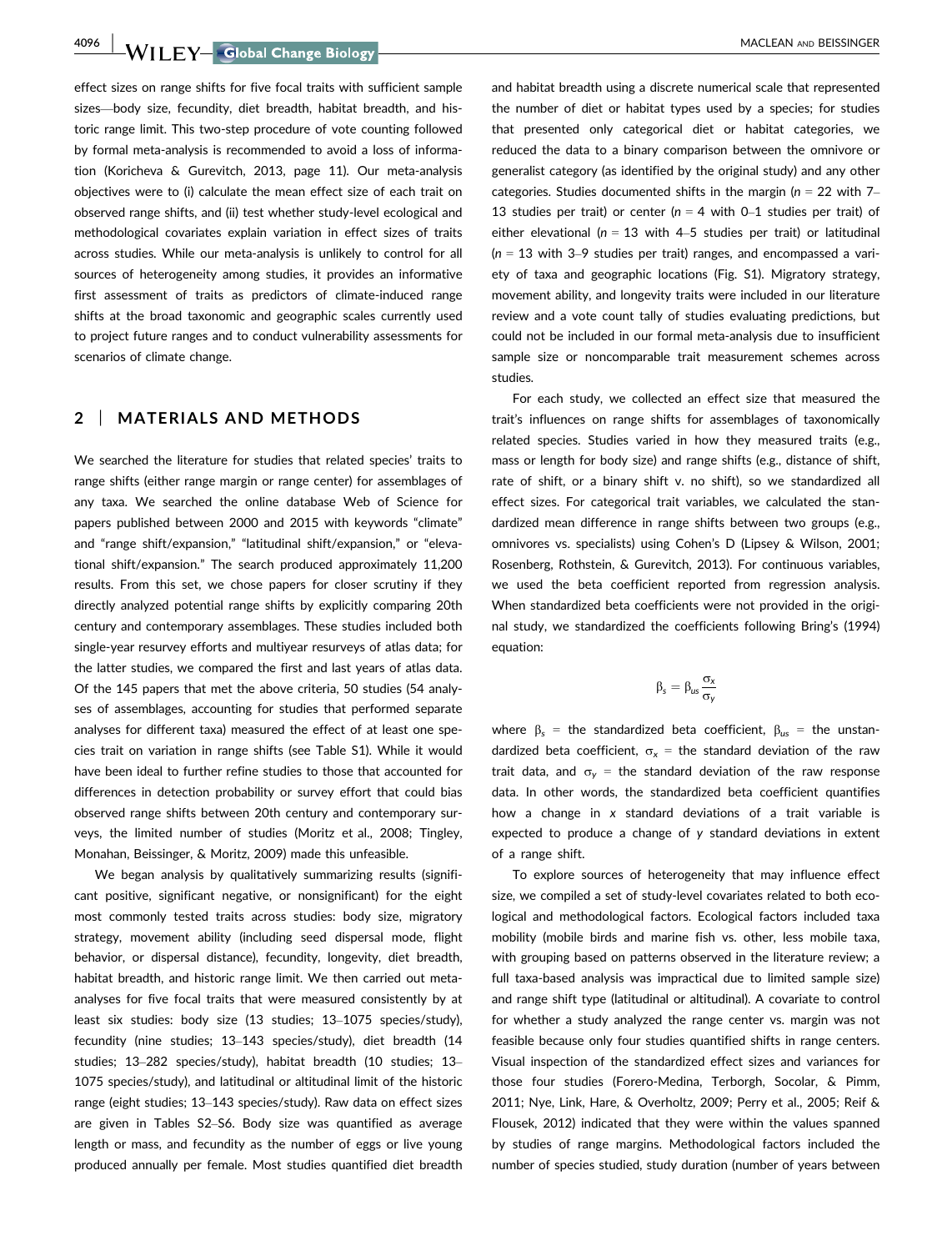historic and modern data), exposure to climate change (change in mean annual temperature over the study period; when not reported, we calculated change in mean annual temperature between the first and last ten years of the study using WorldClim data; Hijmans, Cameron, Parra, Jones, & Jarvis, 2005), size of study area (km<sup>2</sup>), and phylogenetic control (a binary indicator of whether or not a study controlled for phylogeny in the analysis). The latter is a reasonable approach given that meta-analytical methods cannot fully control for phylogeny, especially in our study where effect size is unable to be decomposed and taxa are so diverse that combining phylogenies would be difficult (Jennions, Lortie, Rosenberg, & Rothstein, 2013; Lajeunesse, Rosenberg, & Jennions, 2013).

We analyzed effect sizes using the METAFOR package in R (Schmid, Stewart, Rothstein, Lajeunesse, & Gurevitch, 2013; Viechtbauer, 2010). We used meta-analysis models to calculate mean effect size across studies by weighting each study-specific effect size by its corresponding standard error. We used random effects (RE) models that allowed effect sizes to vary around the mean due to unaccounted for heterogeneity in methodology or study system (Mengersen, Schmid, & Jennions, 2013). We used RE models as opposed to fixed effects models, because the latter assume a single common effect size across studies and assume that any heterogeneity across studies is due to chance alone (Trikalinos, Salanti, Zintzaras, & Ioannidis, 2008; Viechtbauer, 2010).

To calculate mean effect sizes, we modeled each trait individually without covariates to test whether the mean effect size across studies was significantly different from zero. Although a multivariate framework may be ideal to calculate the relative effects of and potential interactions among traits, the univariate approach was a limitation of our meta-analysis model and the small number of studies that analyzed similar sets of traits (see also McKnight et al., 2016). We also modeled effect size as a function of study-level covariates to explore drivers of heterogeneity across studies and to determine whether mean effect sizes were significantly different from zero when accounting for this variation. We present model sets consisting only of individual covariates; complex models consisting of additive combinations of two covariates and interactive effects between methodological and ecological covariates were not included in the model set due to limited sample size and to avoid overfitting. Exploratory analyses indicated that models with combinations of two or more covariates never performed better than models with one covariate. Model code is provided in Appendix S1.

We assessed publication bias through visual inspection of funnel plots, a scatterplot of effect size against standard error (Jennions et al., 2013). Although funnel plots are difficult to interpret when fewer than 30 studies are included (Jennions et al., 2013), funnel plots from the top model for each trait were relatively evenly and symmetrically distributed (Fig. S2). Additionally, the mean range shifts from studies included in our meta-analysis had a similar median and range when compared to the mean range shifts reported in the other studies of assemblages we identified in our literature review (Fig. S3).

### 3 | RESULTS

Figure 1 summarizes qualitative results for the eight most commonly tested traits (from 5439 species responses across 39 studies of 42 assemblages). The relationship between traits and range shifts varied greatly among studies. Significant effects were uniformly positive for habitat breadth and for traits related directly to movement ability (including seed dispersal mode or natal dispersal distance). Significant effects were uniformly negative for historic range limit. Migratory strategy, fecundity, longevity, diet breadth, and body size exhibited a mixture of significant positive and negative relationships with range shifts. When considering both significant and nonsignificant results, historic range limit was the strongest predictor of range shifts, with 60% of studies upholding the prediction that range shifts should be negatively related to historic range limit. Predicted relationships between traits and range shifts were weakly to moderately upheld for dispersal ability (22% for studies of body size, 10% for migratory strategy, and 50% for movement ability), reproductive capacity (36% for fecundity and 60% for longevity), and ecological generalization (27% for diet breadth and 43% for habitat breadth).

In the formal meta-analysis (based on 3123 species responses across 21 studies of 26 assemblages), effect sizes varied greatly among studies and included both positive and negative effects for all traits except historic range limit (Figure 2). Mean effect size did not differ significantly from zero for body size, fecundity, diet breadth, or habitat breadth (Table 1, Figure 1), indicating that these traits did not have a significant effect on range shifts across studies. However, historic limit had a significant mean effect size of  $-0.30$  ( $\tau^2 = 0.037$ ; 95% CI =  $-0.48$ ,  $-0.12$ ), indicating that for every standard deviation increase in latitude or altitude of the historic range limit of a species, its corresponding range shift decreased by 0.3 standard deviations.

Ecological and methodological differences among studies accounted for heterogeneity in effect sizes of some traits. Variation in effects of body size was best explained by taxa mobility (Table 2). Body size had a significantly negative mean effect on range shifts of birds and marine fish ( $\mu$  = -0.275, 95% CI = -0.45, -0.01), indicating that range shifts increased as body size decreased. In less mobile taxa, body size explained little variation in range shifts (Figure 2a;  $\mu$  = 0.148, 95% CI =  $-0.07$ , 0.36). Mean effect size of diet breadth (Figure 2c) was best explained by whether the range limit studied was altitudinal ( $\mu$  =  $-0.23$ , 95% CI =  $-0.48$ , 0.02) or latitudinal  $(\mu = 0.08, 95\% \text{ Cl} = -0.06, 0.22)$ , but mean effect sizes for these two groups did not differ significantly from zero (Figure 2c). Heterogeneity in mean effect size of habitat breadth was best explained by study area (Table 2); effect size increased as study area increased, with a positive relationship between habitat breadth and range shifts for study areas above 200,000  $km^2$  (Figure 2f). Results were unchanged when the largest study area (South Africa, 1.2 million  $km<sup>2</sup>$ ) was excluded from the analysis (AIC<sub>c</sub> w of top model declined from 0.99 to 0.78). Covariates explained little variation in mean effect sizes of fecundity or historic range limit (Table 2).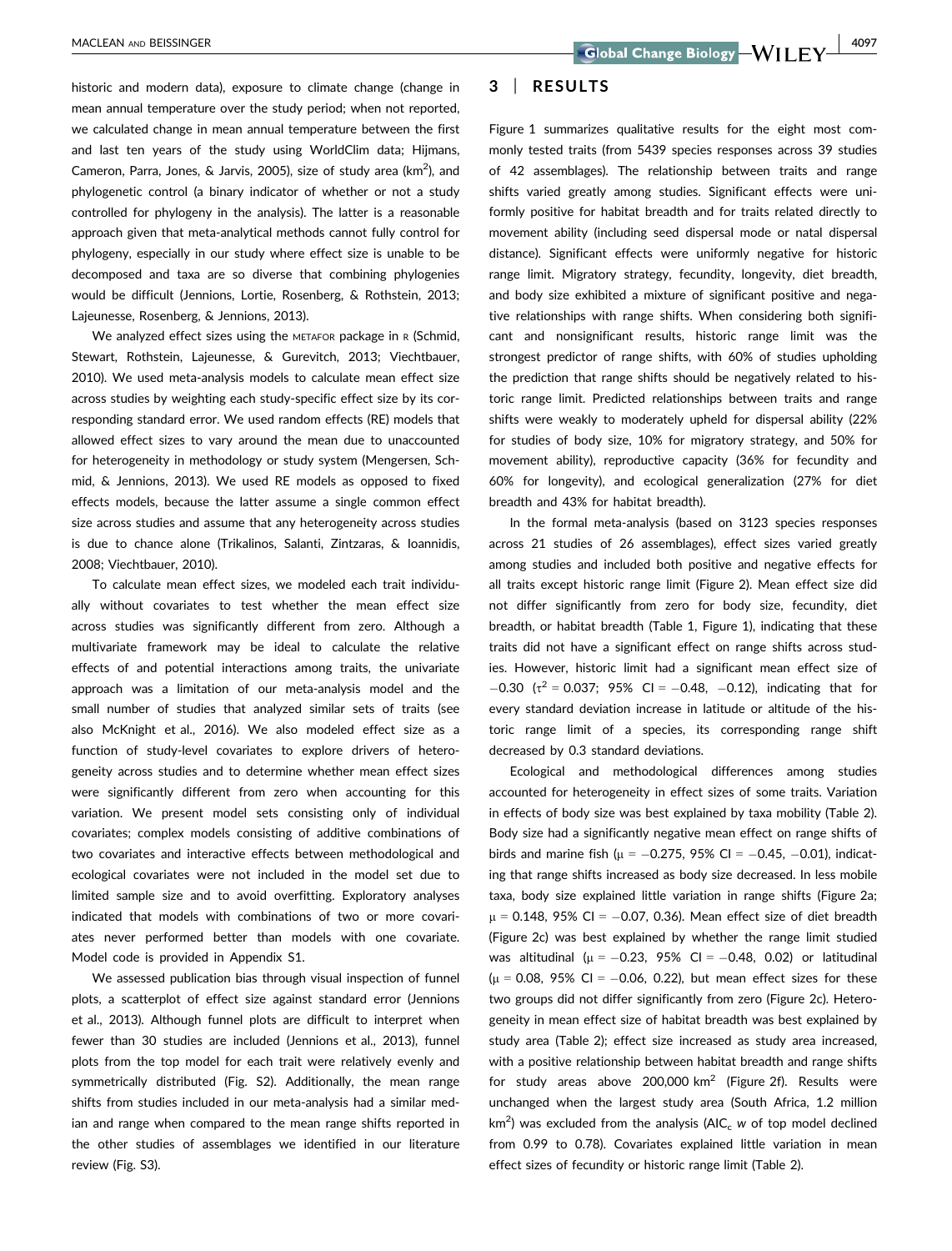**4098 NACLEAN AND BEISSINGER** NACLEAN AND BEISSINGER



FIGURE 1 Summary of effects of species' traits on range shifts for the eight most commonly tested traits. Each icon represents the result from a single study of birds, small mammals, fish, invertebrates, reptiles, or plants, respectively, and  $n =$  the total number of species responses represented by all studies for each trait. Mean effect sizes ( $\pm$  2 standard errors) are based on meta-analytical models without covariates (see Table 1 for meta-analysis sample sizes). [Colour figure can be viewed at wileyonlinelibrary.com].

# 4 | DISCUSSION

### 4.1 | Degree of support for investigated traits as predictors of recent range shifts

Results from our literature review and meta-analysis indicated that ecological and life-history traits had limited success in accounting for variation among species in range shifts over the past century. Predicted relationships between traits and range shifts received only low-to-moderate levels of support (Figure 1). Of the five traits that received sufficient study to be included in our formal meta-analysis,

only habitat breadth and historic range limit supported range shift predictions (Figures 1 and 2). All published significant relationships between habitat breadth and range shifts were positive (Alofs, Jackson, & Lester, 2014; Davey, Devictor, Jonzén, Lindström, & Smith, 2013; Hockey, Sirami, Ridley, Midgley, & Babiker, 2011; Jiménez-Alfaro, Gavilán, Escudero, Iriondo, & Fernández-González, 2014; Powney, Rapacciuolo, Preston, Purvis, & Roy, 2013; Pöyry, Luoto, Heikkinen, Kuussaari, & Saarinen, 2009). Although the mean effect size of habitat breadth across all studies did not differ significantly from zero (Figure 1), range shifts increased with habitat breadth when we accounted for heterogeneity in size of study areas

FIGURE 2 Raw and mean effect sizes for the relationship between species' traits and range shifts as a function of study-level covariates, according to the top model for each trait: (a) effects of body size on range shifts, differentiating between more mobile taxa (birds and marine fish) and less mobile taxa (plants, small mammals, invertebrates, reptiles, and freshwater fish); (b) raw effect sizes for fecundity, with no significant effects of covariates; (c) effect sizes for diet breadth, differentiating between studies of latitudinal vs. altitudinal range shifts; (d) raw effect sizes for historic range limit, with no significant effects of covariates; (e) raw effect sizes for habitat breadth without covariates; and (f) effect sizes of habitat breadth as a function of study area size. Error bars and orange-shaded regions indicate 95% confidence intervals. [Colour figure can be viewed at wileyonlinelibrary.com].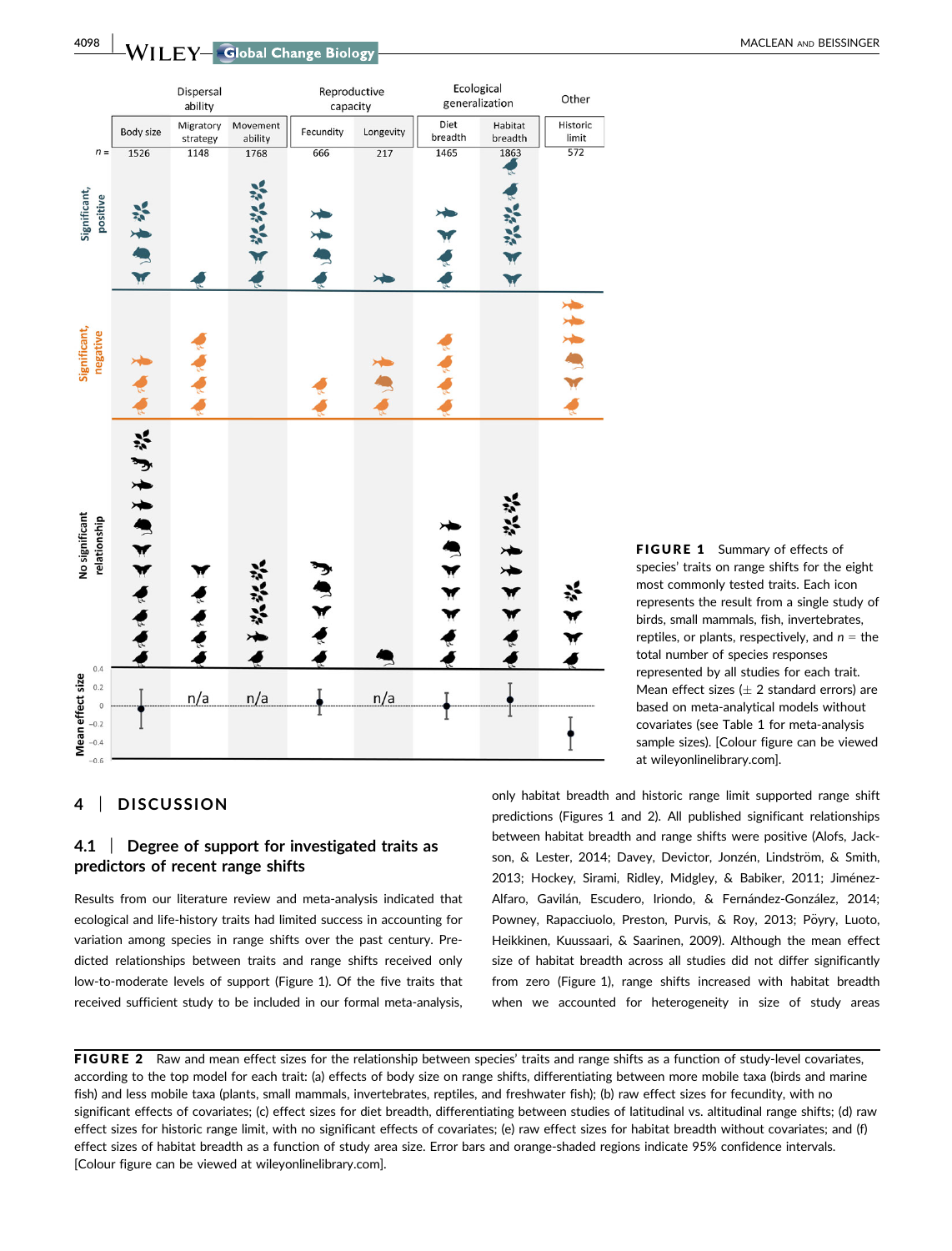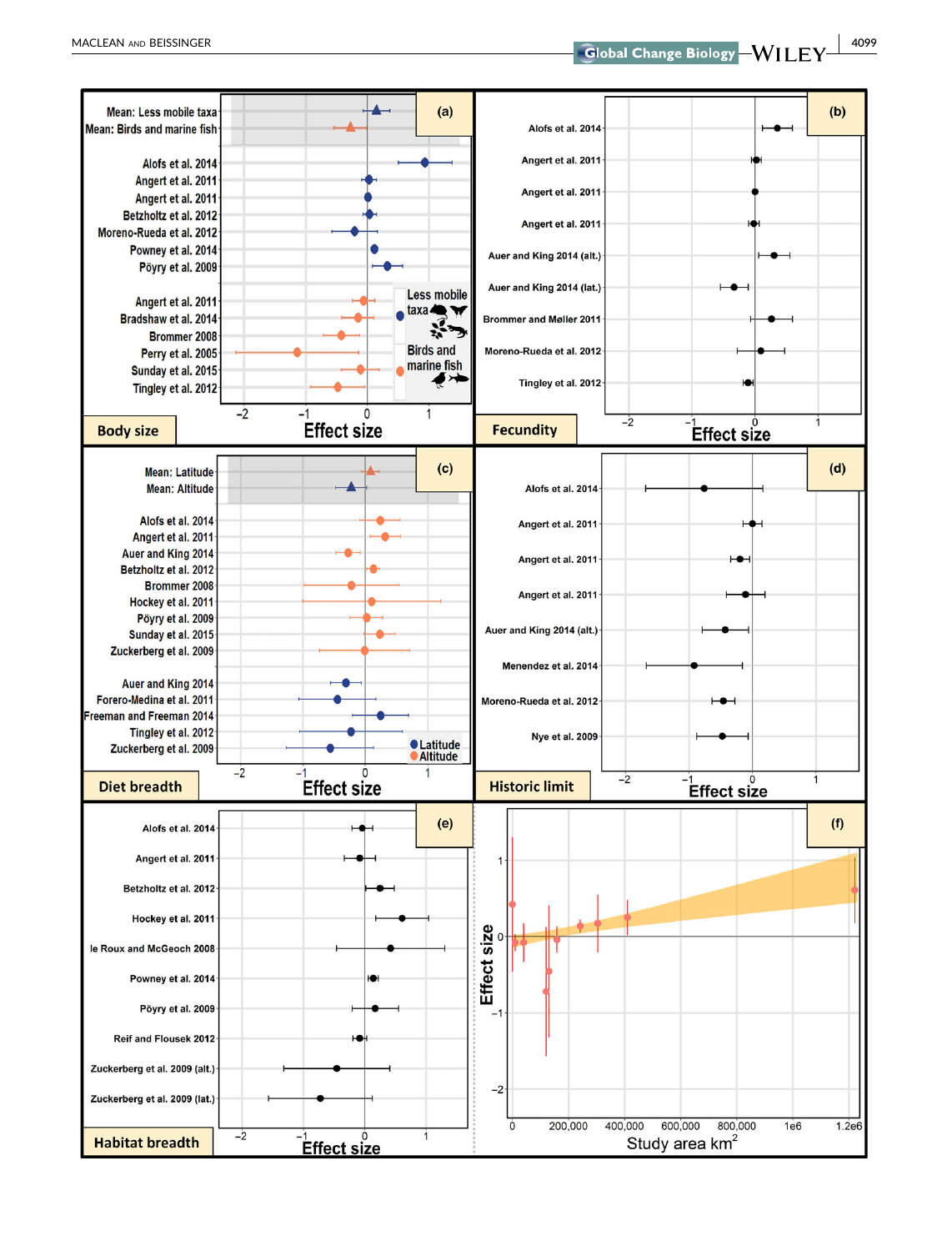4100 WILEY Global Change Biology **Construction** MACLEAN AND BEISSINGER

**TABLE 1** Mean effect sizes and between-study variation  $(\tau^2)$  modeled for each trait using random effects models without covariates. For each study trait, the number of studies of assemblages used for the meta-analysis, number of species per study (mean  $\pm$  SD), and total number of species responses pooled across studies are summarized. Number of studies included in meta-analysis is lower than studies reported in vote counting (Figure 1) because effect sizes could not be obtained from all studies

| <b>Trait</b>         | <b>Studies</b> | <b>Species</b><br>per study | <b>Total</b><br>responses | Mean effect<br>size | $-2$  | <b>SE</b> | $p \leq$ |
|----------------------|----------------|-----------------------------|---------------------------|---------------------|-------|-----------|----------|
| Body size            | 13             | $164 \pm 283$               | 2131                      | $-0.032$            | 0.128 | 0.11      | .77      |
| Fecundity            | 9              | $67 + 46$                   | 546                       | 0.042               | 0.034 | 0.07      | .55      |
| Diet breadth         | 14             | $95 + 77$                   | 1323                      | 0.000               | 0.033 | 0.07      | .99      |
| Habitat breadth      | 10             | $187 + 324$                 | 1863                      | 0.068               | 0.049 | 0.09      | .45      |
| Historic range limit | 8              | $52 + 44$                   | 416                       | $-0.300$            | 0.037 | 0.09      | .001     |

TABLE 2 Summary of covariates explaining variation in effect sizes of species traits as predictors of range shifts. For each model, we report τ<sup>2</sup> (variation not accounted for by covariates), ΔAIC<sub>c</sub>, and w (AIC<sub>c</sub> weight). Models with ΔAIC<sub>c</sub> < 2 for each trait are bolded

|                             | Body size |                              |      | <b>Fecundity</b> |                              |      | Diet breadth |                              |      |
|-----------------------------|-----------|------------------------------|------|------------------|------------------------------|------|--------------|------------------------------|------|
| Covariates modeled          | $\tau^2$  | $\triangle$ AIC <sub>c</sub> | W    | $\tau^2$         | $\triangle$ AIC <sub>c</sub> | W    | $\tau^2$     | $\triangle$ AIC <sub>c</sub> | W    |
| Exposure $(\Delta \circ C)$ | 0.142     | 7.02                         | 0.02 | 0.036            | 4.20                         | 0.07 | 0.039        | 3.71                         | 0.05 |
| Number of species           | 0.144     | 7.24                         | 0.02 | 0.039            | 4.86                         | 0.05 | 0.029        | 1.87                         | 0.12 |
| Phylogenetic control        | 0.139     | 6.78                         | 0.03 | 0.039            | 4.76                         | 0.05 | 0.038        | 3.54                         | 0.05 |
| Range type                  | 0.139     | 6.80                         | 0.03 | 0.040            | 5.06                         | 0.05 | 0.021        | 0.00                         | 0.32 |
| Study area                  | 0.146     | 7.34                         | 0.02 | 0.039            | 4.86                         | 0.05 | 0.038        | 3.57                         | 0.06 |
| Study duration              | 0.145     | 7.30                         | 0.02 | 0.034            | 3.85                         | 0.09 | 0.038        | 3.50                         | 0.06 |
| Taxa mobility               | 0.073     | 0.00                         | 0.74 | 0.038            | 4.53                         | 0.06 | 0.031        | 2.33                         | 0.10 |
| No covariates               | 0.128     | 3.45                         | 0.13 | 0.034            | 0.00                         | 0.58 | 0.033        | 0.43                         | 0.25 |

|                         | Habitat breadth |                              |      | Historic range limit |                   |      |
|-------------------------|-----------------|------------------------------|------|----------------------|-------------------|------|
| Covariates modeled      | $\tau^2$        | $\triangle$ AIC <sub>c</sub> | W    | $\tau^2$             | $\triangle AIC_c$ | W    |
| Exposure ( $\Delta$ °C) | 0.052           | 13.67                        | 0.00 | 0.043                | 5.31              | 0.03 |
| Number of species       | 0.056           | 14.19                        | 0.00 | 0.015                | 1.13              | 0.26 |
| Phylogenetic control    | 0.041           | 12.35                        | 0.00 | n/a                  | n/a               | n/a  |
| Range type              | 0.036           | 11.60                        | 0.00 | 0.022                | 2.46              | 0.29 |
| Study area              | 0.000           | 0.00                         | 0.99 | 0.029                | 3.54              | 0.08 |
| Study duration          | 0.063           | 14.91                        | 0.00 | 0.048                | 5.83              | 0.03 |
| Taxa mobility           | 0.059           | 14.47                        | 0.00 | 0.048                | 5.81              | 0.03 |
| No covariates           | 0.049           | 10.04                        | 0.01 | 0.037                | 0.00              | 0.45 |

(Figure 2f). Our meta-analysis also found a significant negative mean effect size between historic range limit and range shifts (Figure 1), and all published significant relationships were negative (Alofs et al., 2014; Angert et al., 2011; Auer & King, 2014; Grenouillet & Comte, 2014; Menéndez, González-Megías, Jay-Robert, & Marquéz-Ferrando, 2013; Nye et al., 2009). Thus, species that occupied higher altitudes or latitudes tended to have smaller range shifts than species occupying lower altitudes or latitudes.

Some traits showed relationships that were contrary to range shift expectations under the leading hypotheses (Figure 1). Although species with longer migration distances typically have longer dispersal distances (Dawideit, Phillimore, Laube, Leisler, & Böhning-Gaese, 2009; Paradis, Baillie, Sutherland, & Gregory, 1998) and should show greater range shifts, multiple studies have documented smaller range shifts in long-distance migrants compared to short-distance migrants (Brommer, 2008; Brommer & Møller, 2010; Tingley, Koo, Moritz, Rush, & Beissinger, 2012) or to nonmigratory species (Tingley et al., 2012; Zuckerberg, Woods, & Porter, 2009). A potential problem with using migratory behavior (and other proxy traits discussed in this study) as a predictor of range shifts is that other traits associated with long-distance migration may have confounding effects. For example, long-distant migrants often show high fidelity to breeding and overwintering sites (Bensch, 1999; Laube et al., 2013) and may be more likely to exhibit phenological shifts in response to climate change (Estrada et al., 2016; Parmesan & Yohe, 2003).

Some traits showed no consistent relationship with range shifts. Fecundity and longevity both had a relatively even mixture of significant positive, significant negative, and nonsignificant relationships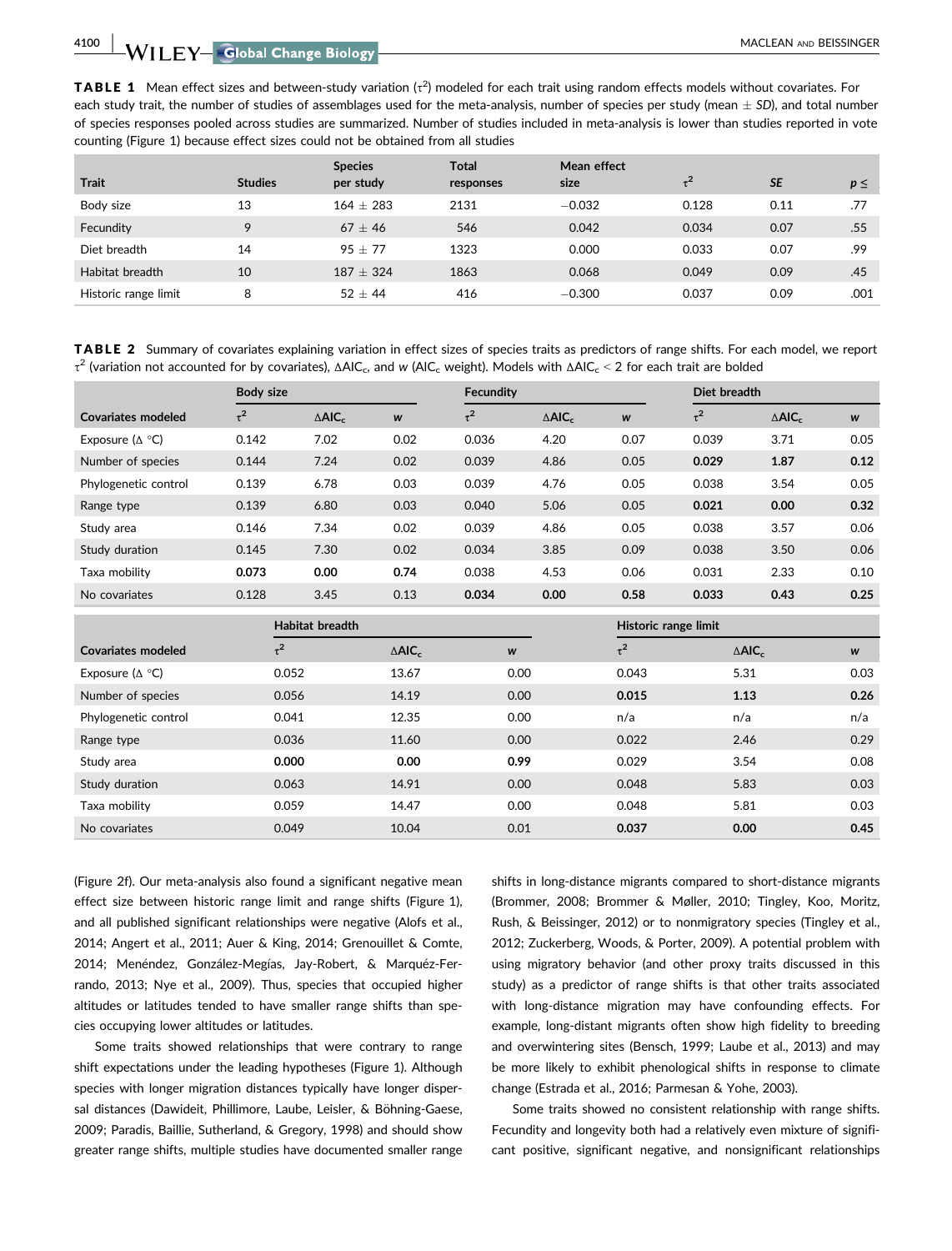(Figure 1), and fecundity did not have a significant mean effect size in the meta-analysis. For diet breadth, relationships with range shifts were insignificant about as often as they were significant (Figure 1), and significant relationships were equally positive (Angert et al., 2011; Betzholtz, Pettersson, Ryrholm, Franzén, & Franze, 2013; Freeman & Class Freeman, 2014; Sunday et al., 2015) and negative (Auer & King, 2014; Brommer, 2008; Brommer & Møller, 2010). Given these contradictory results, it is unsurprising that our metaanalysis found a mean effect size of zero for diet breadth in models both with and without covariates (Tables 1 and 2). Although species with greater diet breadth are predicted to have larger range shifts, an alternative hypothesis is that specialist species may be more likely to shift their ranges as they track their required resources, whereas generalists can persist better in situ (Buckley & Kingsolver, 2012; Jarzyna, Porter, Maurer, Zuckerberg, & Finley, 2015).

Body size also showed no significant mean effect size in relation to range shifts across studies of mammals, invertebrates, plants, reptiles, and freshwater fish, but smaller species of birds and marine fish tended to have greater range shifts than larger species (Figures 1 and 2). Larger-bodied organisms tend to disperse farther than smaller species (Dawideit et al., 2009; Jenkins et al., 2007; Sekar, 2012; Sutherland, Harestad, Price, & Lertzman, 2000), and fossil data suggest that larger species exhibited greater range shifts in response to glacial–interglacial cycles of the Pleistocene (Kaustuv, Jablonski, & Valentine, 2001; Lyons, Wagner, & Dzikiewicz, 2010). Therefore, larger species should show greater range shifts in response to contemporary climate change (Angert et al., 2011). However, body size is typically inversely correlated with reproductive potential and would therefore be expected to show a negative relationship with range shifts (Perry et al., 2005), creating confounding effects.

### 4.2 | Limitations of our meta-analysis

Our meta-analysis provides a glimpse of the potential to make important inferences by bringing together disparate studies of range shifts and traits, but was limited in several ways. Some traits have consistently supported the leading hypotheses, but have been tested by too few studies to enable a formal meta-analysis (Figure 1). For example, larger range shifts occurred in plant species with wind dispersed seeds compared to those with seeds dispersed by animals or gravity (Felde, Kapfer, & Grytnes, 2012; Holzinger, Hülber, Camenisch, & Grabherr, 2007; Parolo & Rossi, 2008), in specialist butterflies with more nitrogen-rich diets (Betzholtz et al., 2013), and in birds with larger brain mass (Brommer & Møller, 2010). Significant variation in range shifts has also been reported among species belonging to different diet guilds (Brommer, 2008; Freeman & Class Freeman, 2014; Reif & Flousek, 2012), or occupying different habitat niches (Angert et al., 2011; Hockey et al., 2011; Pöyry et al., 2009; Reif & Flousek, 2012), but methodological differences in defining these groups prohibited us from calculating effect sizes or making cross-study comparisons. While the current leading hypotheses relating species' traits to range shifts provide a good starting point, they must be expanded to include additional traits as well as alternative competing hypotheses for the effects of traits.

Lack of strong mean effect sizes in our meta-analysis could be due to heterogeneity among studies that was not modeled, such as differences in species' detectability or barriers to movement. Detection probability varies among species, sites, and observers (Iknayan, Tingley, Furnas, & Beissinger, 2014; Jarzyna & Jetz, 2016; MacKenzie et al., 2002), and studies that do not control for detection probability may produce biased estimates of range shifts or have little power to detect them (Tingley & Beissinger, 2009). However, few studies of range shifts have explicitly modeled the detection process (Moritz et al., 2008; Tingley et al., 2009, 2012). The presence of anthropogenic land-use change in the study area may introduce additional bias in measures of range shifts, particularly if land-use change limits the areas where species can expand to track favorable climate (Hof, Araujo, Jetz, & Rahbek, 2011; Jetz, Wilcove, & Dobson, 2007; Nuñez et al., 2013). Species interactions may provide additional biotic barriers to movement through dependence on concomitant shifts in symbiotic species (Araújo & Luoto, 2007; Schweiger, Settele, Kudrna, Klotz, & Kühn, 2008).

Heterogeneous effect sizes could also be due to methodological variation in the quantification of both traits and range shifts (Brown et al., 2016). Our meta-analysis included studies of both range margins and range centers, and the small sample size of the latter group precluded using range type as a covariate for comparisons of mean effect sizes. It is possible that some traits may better explain shifts at the range margin vs. center (Angert et al., 2011), or in portions of the range where shifts are more probable due to heterogeneous climate change velocities (Loarie et al., 2009), but these relationships require further testing. Range shifts were measured in a variety of ways (magnitude of shift, rate of shift, or shift vs. no shift) and methods to standardize measurements of range shifts have been proposed (Angert et al., 2011; Brommer & Møller, 2010). To our knowledge, there have been no studies that have evaluated which range response variable is most suitable for testing against species' traits. Finally, choice of traits, measurement, and categorization varied greatly across studies. For example, none of the six studies of diet guild in birds used the same set of guilds, making cross-study comparison difficult. Moreover, studies investigating the influence of migratory distance failed to find a significant difference in range shifts between migratory and nonmigratory bird species (Angert et al., 2011), but significant results emerged when short- vs. longdistance migrants were compared (Brommer, 2008; Tingley et al., 2012; Zuckerberg et al., 2009). The growing coverage of global trait databases, such as TraitNet (traitnet.ecoinformatics.org), Elton Traits (Wilman et al., 2014), and the TRYplant trait database [\(www.try-db.](http://www.try-db.org) [org](http://www.try-db.org)), will facilitate standardization of trait data, but future analyses should also include trait sets that are comparable to other studies. Further complications in quantifying traits may arise due to trait variation within a population, particularly if individuals at an expanding range edge have different traits than individuals in the range center (Bowler & Benton, 2005; Chuang & Peterson, 2016; Krause et al., 2016).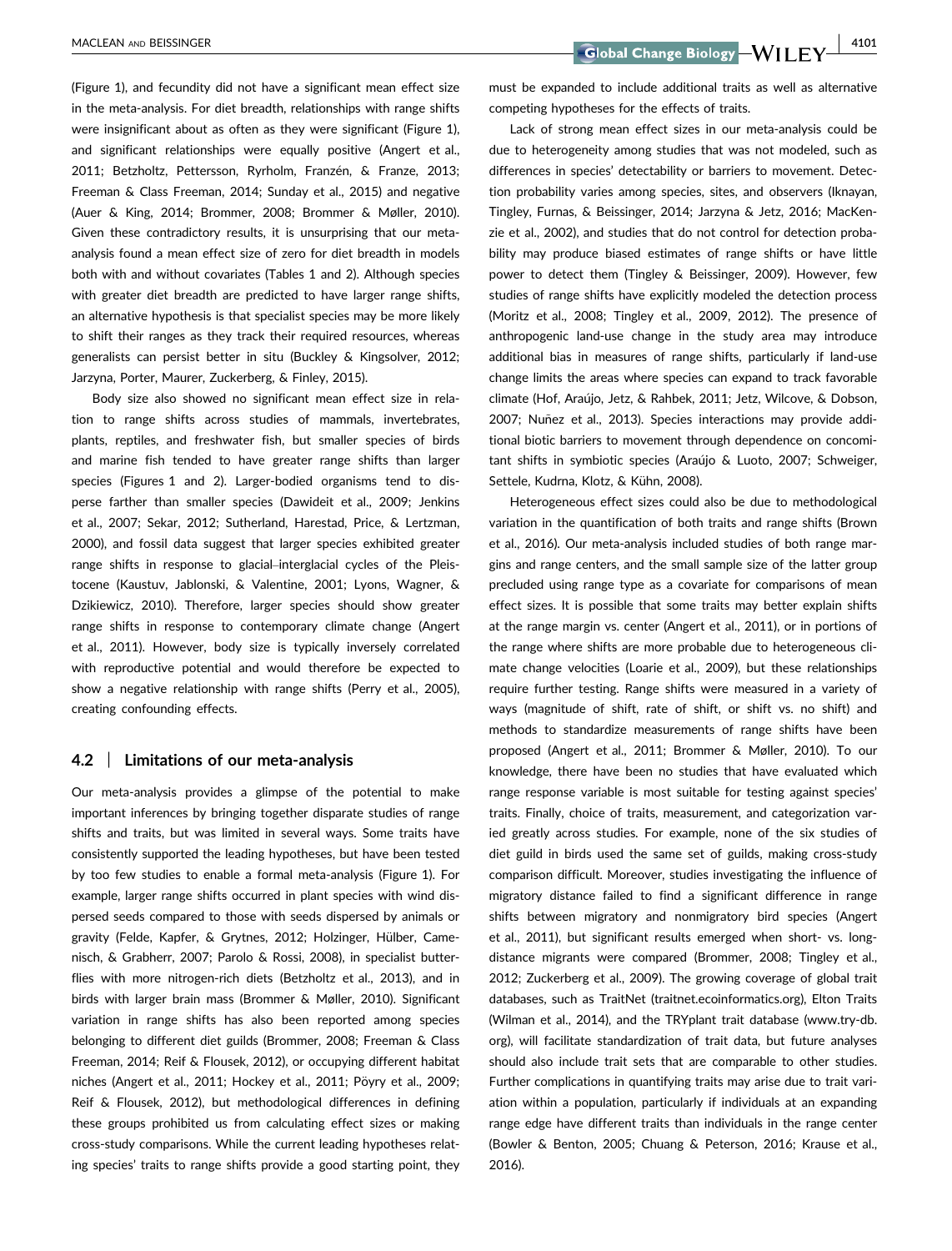# 5 | CONCLUSIONS AND FUTURE DIRECTIONS

The diverse relationships between species' traits and range shifts that we found raise a key question: Are the species' traits that have been studied thus far useful predictors of variation in range shifts? Although some of our results support this assertion, most traits examined in the studies that we analyzed yielded no significant relationships (Figure 1; Table S1). Even for those relationships that were significant, little variation was explained by traits (3–6% in some studies), which led Angert et al. (2011) to conclude that the power of species' traits to predict range shifts is too low to be useful for conservation or management. Low predictive ability when regressing a trait or limited group of traits against range shifts is not necessarily surprising, given the complexity with which traits potentially influence shifts. Nevertheless, some studies have accounted for up to 40–60% of the variation in range shifts using species' traits (Alofs et al., 2014; Brommer, 2008). The well-documented importance of traits to other range shift processes, such as invasion or range expansion, provides a strong theoretical justification for their inclusion in studies of range shifts induced by contemporary climate change (Estrada et al., 2016).

We advocate a middle ground between these two views. It may be premature to conclude that species' traits do not have sufficient predictive power to be a useful proxy for range projections and management decisions. Our results suggest that at least two species' traits, habitat breadth and historic range limit, consistently described variation in range shifts across studies spanning diverse taxa and geographic locations, although considerable heterogeneity in effect sizes remains unexplained. However, our results also indicate that the evidence to date is equivocal or unsupported for the role of most leading traits—body size, migration strategy, movement ability, fecundity, longevity and diet breadth—as predictors of recent range shifts. Many more traits remain to be tested. Clearly, much work is still needed to identify the traits best suited to predicting variation in range shifts, and to better understand the influences of taxonomic, geographic, and methodological factors on trait effect sizes.

One approach that might better illuminate how species' traits modify range shifts is to investigate movements relative to niche tracking (Tingley et al., 2009). Our analysis considered only expansions in the poleward or upper elevational range margin, as analyses of other margins are comparatively sparse. However, heterogeneous change in climatic variables related to temperature and precipitation may cause some species to move in counterintuitive directions to track favorable climate (Crimmins, Dobrowski, Greenberg, Abatzoglou, & Mynsberge, 2011; Tingley et al., 2012; Wolf, Zimmerman, Anderegg, Busby, & Christensen, 2016). Species' traits may be stronger predictors of range shifts when investigated in the context of niche tracking and environmental matching (Sol et al., 2012; Wittmann, Barnes, Jerde, Jones, & Lodge, 2016; Wogan, 2016). For example, temperature and water flow preference of invertebrates in New South Wales explained whether range shifts occurred at warm vs. wet range edges (Chessman, 2012).

Phylogenetic context is also an important consideration when evaluating species' responses to global change (Jarzyna & Jetz, 2016), and strong phylogenetic biases have been documented for processes such as phenological shifts (Davis, Willis, Primack, & Miller-Rushing, 2010). More closely related species typically share more similar traits (Losos, 2008), so the relationship between traits and range shifts should have a phylogenetic signal (Angert et al., 2011; Pöyry et al., 2009). However, our meta-analysis found no differences in effect sizes between studies that did and did not control for phylogenetic relatedness. Within-study evaluation of phylogenetically corrected analyses has produced similar results, at least at the taxonomic level of order (Angert et al., 2011; Auer & King, 2014). The phylogenetic signal of range change remains unclear and will be an important area of future study as a control for, or alternative to, trait-based analysis of range shifts.

Finally, not all species will need to undergo range shifts in order to persist under changing climatic conditions. Numerous studies have documented species responding to changes in their environment through phenotypic plasticity, particularly shifts in phenology (Parmesan & Yohe, 2003). Traits such as ecological generalism may help species temporarily persist in situ under changing environmental conditions (Buckley & Kingsolver, 2012; Dawson et al., 2011). Relative to range shifts, phenological shifts can be predicted more strongly by traits (Buckley & Kingsolver, 2012). Despite the short time frame over which contemporary climate change has taken place, some populations have also shown genetic changes suggestive of evolutionary adaptation (Bradshaw & Holzapfel, 2006; Hoffmann & Sgro, 2011). An ideal framework for predicting variation in range shifts should include the combined effects of niche tracking through space or time, plasticity or acclimation, evolution, and species' traits, with choice of traits based on a mechanistic framework such as that developed by Estrada et al. (2016).

### ACKNOWLEDGEMENTS

This work was supported by NSF Grant DEB 1457742 to SRB, and an NSF Graduate Research Fellowship and a UC Berkeley Chancellor's Fellowship to SAM. Reviews by Marta Jarzyna, Michael Jennions, Walter Jetz, Emily Sena, Morgan Tingley, and the Beissinger lab greatly improved this manuscript.

#### **REFERENCES**

- Aguilar, R., Ashworth, L., Galetto, L., & Aizen, M. A. (2006). Plant reproductive susceptibility to habitat fragmentation: Review and synthesis through a meta-analysis. Ecology Letters, 9, 968–980.
- Alofs, K. M., Jackson, D. A., & Lester, N. P. (2014). Ontario freshwater fishes demonstrate differing range-boundary shifts in a warming climate. Diversity and Distributions, 20, 123–136.
- Angert, A. L., Crozier, L. G., Rissler, L. J., Gilman, S. E., Tewksbury, J. J., & Chunco, A. J. (2011). Do species' traits predict recent shifts at expanding range edges? Ecology Letters, 14, 677–689.
- Araújo, M. B., & Luoto, M. (2007). The importance of biotic interactions for modelling species distributions under climate change. Global Ecology and Biogeography, 16, 743–753.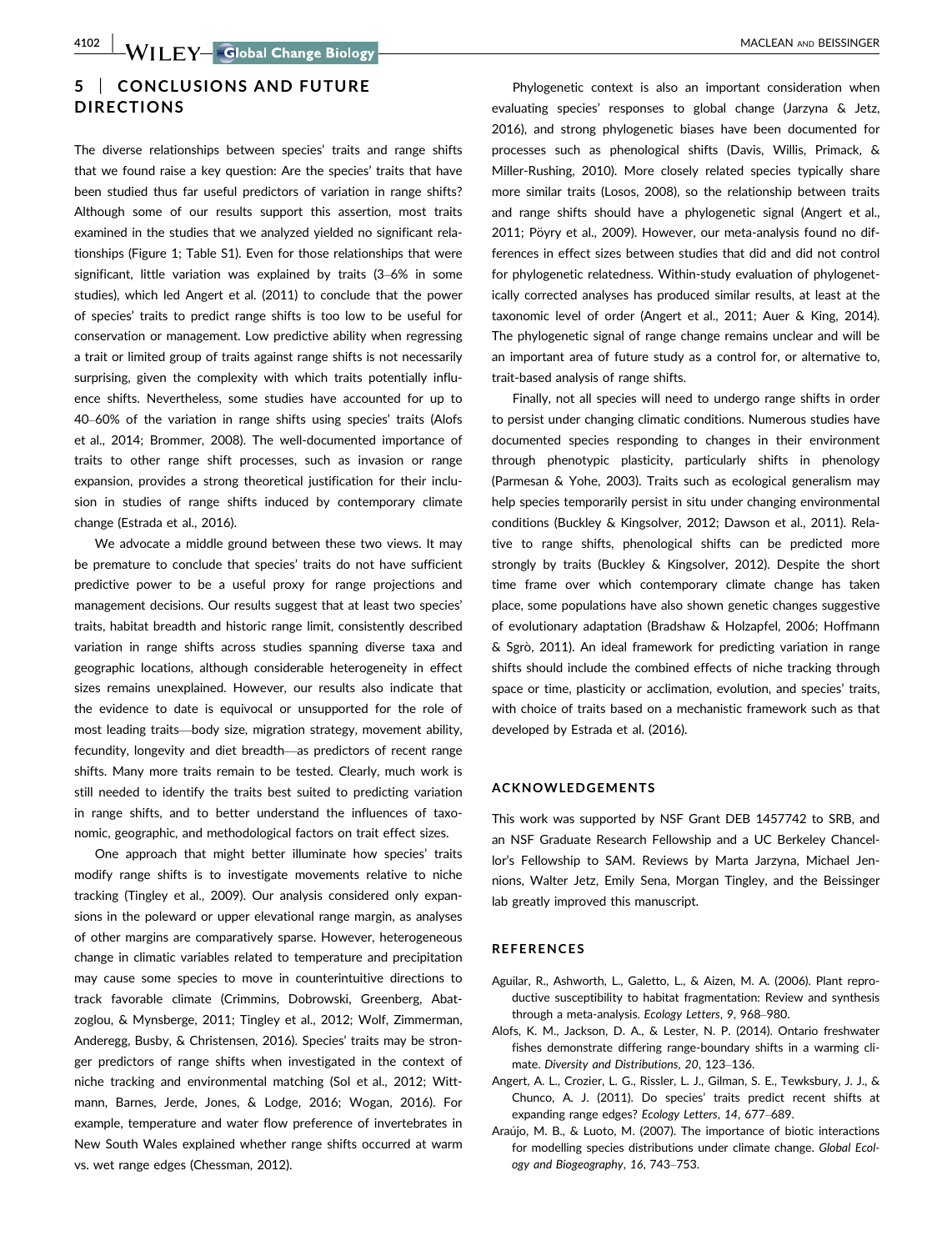MACLEAN AND BEISSINGER **AND BEISSINGER AND SELL AND SELL AND SELL AND SELL AND SELL AND SELL AND SELL AND SELL AND SELL AND SELL AND SELL AND SELL AND SELL AND SELL AND SELL AND SELL AND SELL AND SELL AND SELL AND SELL A** 

- Auer, S. K., & King, D. I. (2014). Ecological and life-history traits explain recent boundary shifts in elevation and latitude of western North American songbirds. Global Ecology and Biogeography, 23, 867–875.
- Barbet-Massin, M., Thuiller, W., & Jiguet, F. (2012). The fate of European breeding birds under climate, land-use and dispersal scenarios. Global Change Biology, 18, 881–890.
- Bateman, B. L., Murphy, H. T., Reside, A. E., Mokany, K., & VanDerWal, J. (2013). Appropriateness of full-, partial- and no-dispersal scenarios in climate change impact modelling. Diversity and Distributions, 19, 1224–1234.
- Bensch, S. (1999). Is the range size of migratory birds constrained by their migratory program? Journal of Biogeography, 26, 1225–1235.
- Berg, M. P., Kiers, E. T., Driessen, G., van der Heijden, M., Kooi, B. W., Kuenen, F., ... Ellers, J. (2010). Adapt or disperse: Understanding species persistence in a changing world. Global Change Biology, 16, 587–598.
- Betzholtz, P., Pettersson, L. B., Ryrholm, N., Franzén, M., & Franze, M. (2013). With that diet, you will go far: Trait-based analysis reveals a link between rapid range expansion and a nitrogen-favoured diet. Proceedings of the Royal Society B, 280, 20122305.
- Bowler, D. E., & Benton, T. G. (2005). Causes and consequences of animal dispersal strategies: Relating individual behaviour to spatial dynamics. Biological Reviews, 80, 205–225.
- Bradshaw, W., & Holzapfel, C. (2006). Evolutionary response to rapid climate change. Science, 312, 1477–1478.
- Bring, J. (1994). How to standardize regression coefficients. The American Statistician, 48, 209–213.
- Brommer, J. (2008). Extent of recent polewards range margin shifts in Finnish birds depends on their body mass and feeding ecology. Ornis Fennica, 85, 109–117.
- Brommer, J. E., & Møller, A. P. (2010). Range margins, climate change, and ecology. In A. P. Møller, W. Fiedler & P. Berthold (Eds.), Effects of climate change on birds (pp. 249–274). New York: Oxford University Press.
- Brown, C. J., O'Connor, M. I., Poloczanska, E. S., Schoeman, D. S., Buckley, L. B., Burrows, M. T., ... Richardson, A. J. (2016). Ecological and methodological drivers of species' distribution and phenology responses to climate change. Global Change Biology, 22, 1548–1560.
- Buckley, L. B., & Kingsolver, J. G. (2012). Functional and phylogenetic approaches to forecasting species' responses to climate change. Annual Review of Ecology, Evolution, and Systematics, 43, 205–226.
- Cardinale, B. J., Duffy, J. E., Gonzalez, A., Hooper, D. U., Perrings, C., Venail, P., ... Naeem, S. (2012). Biodiversity loss and its impact on humanity. Nature, 489, 59–67.
- Chessman, B. C. (2012). Biological traits predict shifts in geographical ranges of freshwater invertebrates during climatic warming and drying. Journal of Biogeography, 39, 957–969.
- Chuang, A., & Peterson, C. R. (2016). Expanding population edges: Theories, traits, and trade-offs. Global Change Biology, 22, 494–512.
- Clark, J. S. (1998). Why trees migrate so fast: Confronting theory with dispersal biology and the paleorecord. American Naturalist, 152, 204– 224.
- Crimmins, S. M., Dobrowski, S. Z., Greenberg, J. A., Abatzoglou, J. T., & Mynsberge, A. R. (2011). Changes in climatic water balance drive downhill shifts in plant species' optimum elevations. Science, 331, 324–327.
- Davey, C. M., Devictor, V., Jonzén, N., Lindström, Å., & Smith, H. G. (2013). Impact of climate change on communities: Revealing species' contribution. Journal of Animal Ecology, 82, 551–561.
- Davis, C. C., Willis, C. G., Primack, R. B., & Miller-Rushing, A. J. (2010). The importance of phylogeny to the study of phenological response to global climate change. Philosophical Transactions of the Royal Society B, 365, 3201–3213.
- Dawideit, B. A., Phillimore, A. B., Laube, I., Leisler, B., & Böhning-Gaese, K. (2009). Ecomorphological predictors of natal dispersal distances in birds. Journal of Animal Ecology, 78, 388–395.
- Dawson, T. P., Jackson, S. T., House, J. I., Prentice, I. C., & Mace, G. M. (2011). Beyond predictions: Biodiversity conservation in a changing climate. Science, 332, 53–58.
- Estrada, A., Morales-Castilla, I., Caplat, P., & Early, R. (2016). Usefulness of species traits in predicting range shifts. Trends in Ecology and Evolution, 31, 190–203.
- Felde, V. A., Kapfer, J., & Grytnes, J.-A. (2012). Upward shift in elevational plant species ranges in Sikkilsdalen, central Norway. Ecography, 35, 922–932.
- Foden, W. B., Butchart, S. H. M., Stuart, S. N., Vie, J. C., Akcakaya, R., Angulo, A., ... Mace, G. M. (2013). Identifying the world's most climate change vulnerable species: A systematic trait-based assessment of all birds, amphibians and corals. PLoS ONE, 8, e65427.
- Foden, E. W. B., & Young, B. E. (2016). IUCN SSC guidelines for assessing species ' vulnerability to climate change Version 1.0. Occasional paper of the IUCN Species Survival Commission No. 59. Cambridge, UK.
- Forero-Medina, G., Terborgh, J., Socolar, S. J., & Pimm, S. L. (2011). Elevational ranges of birds on a tropical montane gradient lag behind warming temperatures. PLoS ONE, 6, e28535.
- Freeman, B. G., & Class Freeman, A. M. (2014). Rapid upslope shifts in New Guinean birds illustrate strong distributional responses of tropical montane species to global warming. Proceedings of the National Academy of Sciences, 111, 4490–4494.
- Gardali, T., Seavy, N. E., DiGaudio, R. T., & Comrack, L. A. (2012). A climate change vulnerability assessment of California's at-risk birds. PLoS ONE, 7, e29507.
- Gibert, J. P., Dell, A. I., DeLong, J. P., & Pawar, S. (2015). Scaling-up trait variation from individuals to ecosystems. Advances in Ecological Research, 52, 1–17.
- Glass, G. (1976). Primary, secondary, and meta-analysis of research. Educational Researcher, 5, 3–8.
- Grenouillet, G., & Comte, L. (2014). Illuminating geographical patterns in species' range shifts. Global Change Biology, 20, 3080–3091.
- Hijmans, R. J., Cameron, S. E., Parra, J. L., Jones, P. G., & Jarvis, A. (2005). Very high resolution interpolated climate surfaces for global land areas. International Journal of Climatology, 25, 1965–1978.
- Hines, J. M., Hungerford, H. R., & Tomera, A. N. (1987). Analysis and synthesis of research on responsible environmental behavior: A metaanalysis. The Journal of Environmental Education, 18, 1–8.
- Hockey, P. A. R., Sirami, C., Ridley, A. R., Midgley, G. F., & Babiker, H. A. (2011). Interrogating recent range changes in South African birds: Confounding signals from land use and climate change present a challenge for attribution. Diversity and Distributions, 17, 254–261.
- Hof, C., Araújo, M. B., Jetz, W., & Rahbek, C. (2011). Additive threats from pathogens, climate and land-use change for global amphibian diversity. Nature, 480, 516–519.
- Hoffmann, A., & Sgrò, C. (2011). Climate change and evolutionary adaptation. Nature, 470, 479–485.
- Holzinger, B., Hülber, K., Camenisch, M., & Grabherr, G. (2007). Changes in plant species richness over the last century in the eastern Swiss Alps: Elevational gradient, bedrock effects and migration rates. Plant Ecology, 195, 179–196.
- Iknayan, K. J., Tingley, M. W., Furnas, B. J., & Beissinger, S. R. (2014). Detecting diversity: Emerging methods to estimate species diversity. Trends in Ecology and Evolution, 29, 97–106.
- Iverson, L. R., Prasad, A. M., Matthews, S. N., & Peters, M. P. (2011). Lessons learned while integrating habitat, dispersal, disturbance, and lifehistory traits into species habitat models under climate change. Ecosystems, 14, 1005–1020.
- Jarvinen, A. (1991). A meta-analytic study of the effects of female age on laying-date and clutch-size in the Great Tit Parus major and the Pied Flycatcher Ficedula hypoleuca. Ibis, 133, 62–67.
- Jarzyna, M. A., & Jetz, W. (2016). Detecting the multiple facets of biodiversity. Trends in Ecology and Evolution, 30, 527–538.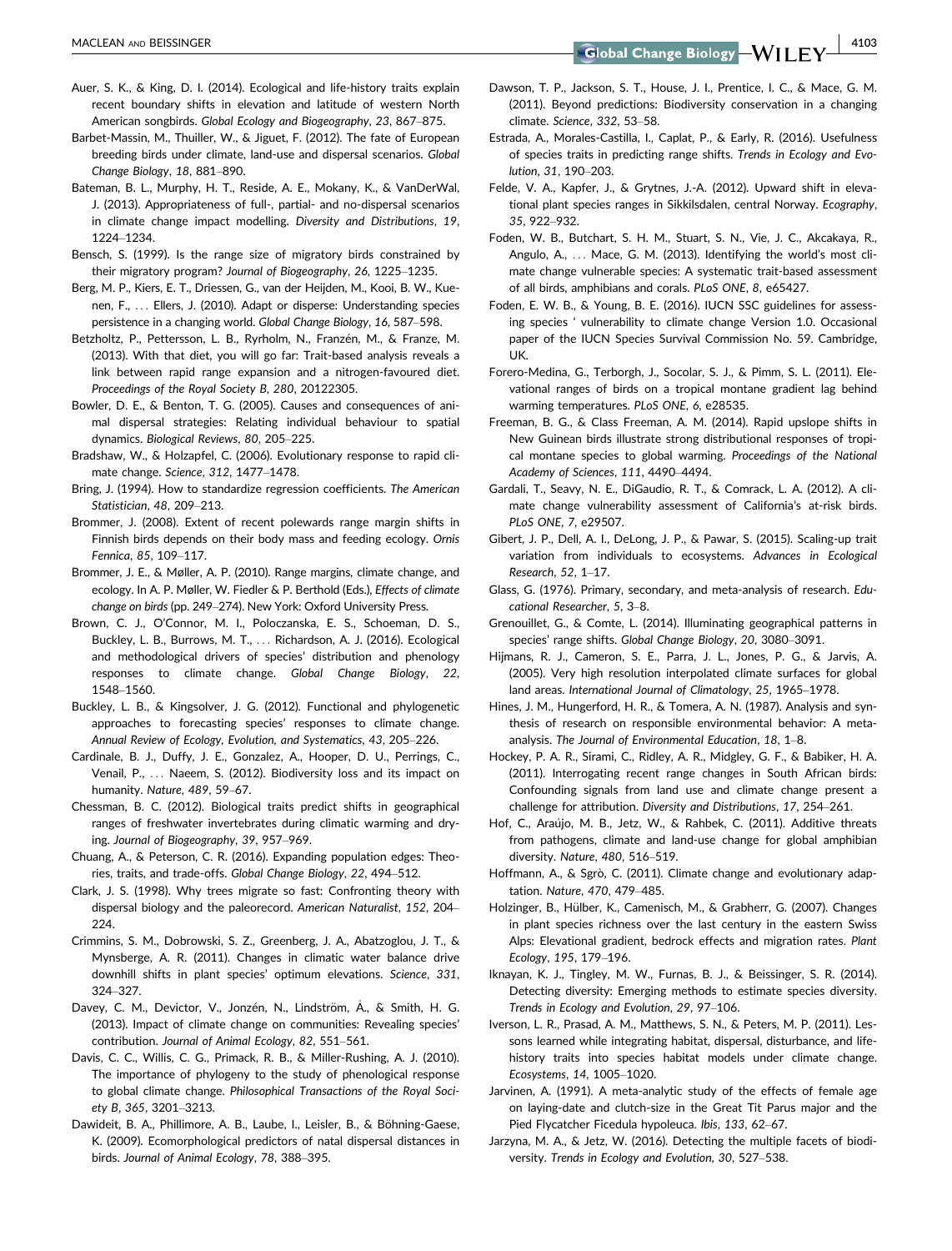4104 WII FY Global Change Biology **Access 2018 12:30 ANACLEAN AND BEISSINGER** 

- Jarzyna, M. A., Porter, W. F., Maurer, B. A., Zuckerberg, B., & Finley, A. O. (2015). Landscape fragmentation affects responses of avian communities to climate change. Global Change Biology, 21, 1–12.
- Jenkins, D. G., Brescacin, C. R., Duxbury, C. V., Elliot, J. A., Evans, J. A., Grablow, K. R., ... Williams, S. E. (2007). Does size matter for dispersal distance? Global Ecology and Biogeography, 16, 415–425.
- Jennions, M. D., Lortie, C. J., Rosenberg, M. S., & Rothstein, H. R. (2013). Publication and related biases. In J. Koricheva, J. Gurevitch & K. Mengersen (Eds.), Handbook of meta-analysis in ecology and evolution (pp. 207–236). Princeton, NJ: Princeton University Press.
- Jetz, W., Wilcove, D. S., & Dobson, A. P. (2007). Projected impacts of climate and land-use change on the global diversity of birds. PLoS Biology, 5, e157.
- Jiménez-Alfaro, B., Gavilán, R. G., Escudero, A., Iriondo, J. M., & Fernández-Gonzalez, F. (2014). Decline of dry grassland specialists in Mediterranean high-mountain communities influenced by recent climate warming. Journal of Vegetation Science, 25, 1394–1404.
- Kaustuv, R., Jablonski, D., & Valentine, J. W. (2001). Climate change, species range limits and body size in marine bivalves. Ecology Letters, 4, 366–370.
- Koricheva, J., & Gurevitch, J. (2013). Place of meta-analysis among other methods of research synthesis. In J. Koricheva, J. Gurevitch & K. Mengersen (Eds.), Handbook of meta-analysis in ecology and evolution (pp. 3–13). Princeton, NJ: Princeton University Press.
- Krause, J. S., Chmura, H. E., Pérez, J. H., Quach, L. N., Asmus, A., Word, K. R., ... Wingfield, J. C. (2016). Breeding on the leading edge of a northward range expansion: Differences in morphology and the stress response in the arctic Gambel's white-crowned sparrow. Oecologia, 180, 33–44.
- La Sorte, F. A., & Jetz, W. (2010). Projected range contractions of montane biodiversity under global warming. Proceedings of the Royal Society B, 277, 3401–3410.
- Lajeunesse, M. J., Rosenberg, M. S., & Jennions, M. D. (2013). Phylogenetic nonindependence and meta-analysis. In J. Koricheva, J. Gurevitch & K. Mengersen (Eds.), Handbook of meta-analysis in ecology and evolution (pp. 284–299). Princeton, NJ: Princeton University Press.
- Laube, I., Korntheuer, H., Schwager, M., Trautmann, S., Rahbek, C., & Böhning-Gaese, K. (2013). Towards a more mechanistic understanding of traits and range sizes. Global Ecology and Biogeography, 22, 233–241.
- Laughlin, D. C., Joshi, C., van Bodegom, P. M., Bastow, Z. A., & Fulé, P. Z. (2012). A predictive model of community assembly that incorporates intraspecific trait variation. Ecology Letters, 15, 1291–1299.
- Lipsey, M. W., & Wilson, D. B. (2001). Practical meta-analysis. Thousand Oaks, CA: Sage Publications.
- Loarie, S. R., Duffy, P. B., Hamilton, H., Asner, G. P., Field, C. B., & Ackerly, D. D. (2009). The velocity of climate change. Nature, 462, 1052– 1055.
- Losos, J. B. (2008). Phylogenetic niche conservatism, phylogenetic signal and the relationship between phylogenetic relatedness and ecological similarity among species. Ecology Letters, 11, 995–1003.
- Lyons, S., Wagner, P., & Dzikiewicz, K. (2010). Ecological correlates of range shifts of Late Pleistocene mammals. Philosophical Transactions of the Royal Society B, 365, 3681–3693.
- MacKenzie, D. I., Nichols, J. D., Lachman, G. B., Droege, S., Royle, A. A., ... Langtimm, C. A. (2002). Estimating site occupancy rates when detection probabilities are less than one. Ecology, 83, 2248–2255.
- McClure, M. M., Alexander, M., Borggaard, D., Boughton, D., Crozier, L., Griffis, R., & van Houtan, K. (2013). Incorporating climate science in applications of the US endangered species act for aquatic species. Conservation Biology, 27, 1222–1233.
- McKnight, E., García-Berthou, E., Srean, P., & Rius, M. (2016). Global meta-analysis of native and nonindigenous trophic traits in aquatic ecosystems. Global Change Biology, 23, 1861–1870.
- Menéndez, R., González-Megías, A., Jay-Robert, P., & Marquéz-Ferrando, R. (2013). Climate change and elevational range shifts: Evidence from dung beetles in two European mountain ranges. Global Ecology and Biogeography, 23, 646–657.
- Mengersen, K., Gurevitch, J., & Schmid, C. H. (2013). Meta-analysis of primary data. In J. Koricheva, J. Gurevitch & K. Mengersen (Eds.), Handbook of meta-analysis in ecology and evolution (pp. 300–312). Princeton, NJ: Princeton University Press.
- Mengersen, K., Schmid, C. H., & Jennions, M. D. (2013). Statistical models and approaches to inference. In J. Koricheva, J. Gurevitch & K. Mengersen (Eds.), Handbook of meta-analysis in ecology and evolution (pp. 89–107). Princeton, NJ: Princeton University Press.
- Midgley, G. F., Hughes, G. O., Thuiller, W., & Rebelo, A. G. (2006). Migration rate limitations on climate change-induced range shifts in Cape Proteaceae. Diversity and Distributions, 12, 555–562.
- Moritz, C., Patton, J. L., Conroy, C. J., Parra, J. L., White, G. C., & Beissinger, S. R. (2008). Impact of a century of climate change on smallmammal communities in Yosemite National Park, USA. Science, 322, 261–264.
- Mouillot, D., Graham, N. A. J., Villéger, S., Mason, N. W. H., & Bellwood, D. R. (2013). A functional approach reveals community responses to disturbances. Trends in Ecology and Evolution, 28, 167–177.
- Myers, R. A., & Mertz, G. (1998). Reducing uncertainty in the biological basis of fisheries management by meta-analysis of data from many populations: A synthesis. Fisheries Research, 37, 51–60.
- Nuñez, T. A., Lawler, J. J., McRae, B. H., Pierce, D. J., Krosby, M. B., Kavanagh, D. M., ... Tewksbury, J. J. (2013). Connectivity planning to address climate change. Conservation Biology, 27, 407–416.
- Nye, J. A., Link, J. S., Hare, J. A., & Overholtz, W. J. (2009). Changing spatial distribution of fish stocks in relation to climate and population size on the Northeast United States continental shelf. Marine Ecology Progress Series, 393, 111–129.
- Pacifici, M., Visconti, P., Butchart, S. H. M., Watson, J. E. M., Cassola, F. M., & Rondinini, C. (2017). Species' traits influenced their response to recent climate change. Nature Climate Change, 7, 205–208.
- Paradis, E., Baillie, S. R., Sutherland, W. J., & Gregory, R. D. (1998). Patterns of natal and breeding dispersal in birds. Journal of Animal Ecology, 67, 518–536.
- Parmesan, C., & Yohe, G. (2003). A globally coherent fingerprint of climate change impacts across natural systems. Nature, 421, 37–42.
- Parolo, G., & Rossi, G. (2008). Upward migration of vascular plants following a climate warming trend in the Alps. Basic and Applied Ecology, 9, 100–107.
- Pellegrini, A. F. A., Franco, A. C., & Hoffmann, W. A. (2016). Shifts in functional traits elevate risk of fire-driven tree dieback in tropical savanna and forest biomes. Global Change Biology, 22, 1235–1243.
- Perry, A. L., Low, P. J., Ellis, J. R., & Reynolds, J. D. (2005). Climate change and distribution shifts in marine fishes. Science, 308, 1912– 1915.
- Powney, G. D., Rapacciuolo, G., Preston, C. D., Purvis, A., & Roy, D. B. (2013). A phylogenetically-informed trait-based analysis of range change in the vascular plant flora of Britain. Biodiversity and Conservation, 23, 171–185.
- Pöyry, J., Luoto, M., Heikkinen, R. K., Kuussaari, M., & Saarinen, K. (2009). Species traits explain recent range shifts of Finnish butterflies. Global Change Biology, 15, 732–743.
- Pryde, E. C., Nimmo, D. G., Holland, G. J., & Watson, S. J. (2016). Species' traits affect the occurrence of birds in a native timber plantation landscape. Animal Conservation, 19, 526–538.
- Reif, J., & Flousek, J. (2012). The role of species' ecological traits in climatically driven altitudinal range shifts of central European birds. Oikos, 121, 1053–1060.
- Rosenberg, M. S., Rothstein, H. R., & Gurevitch, J. (2013). Effect sizes: Conventional choices and calculations. In J. Koricheva, J. Gurevitch &